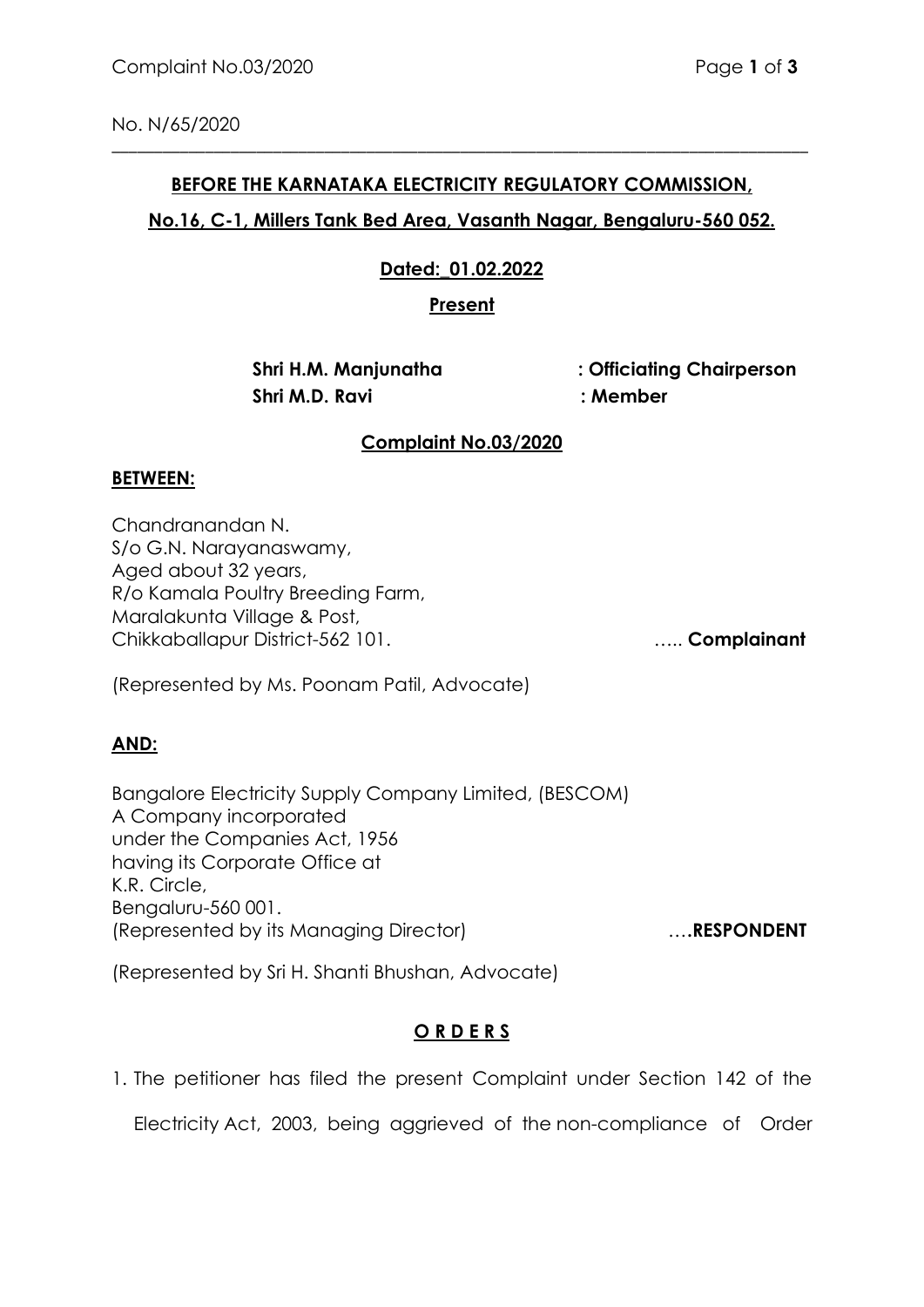dated 25.09.2018 in OP No.169/2017 directing certain payment by the BESCOM towards supply of solar energy from the SRTPV System of the Complainant within the time allowed.

- 2. Subsequent to the filing of complaint, the respondent (BESCOM) appeared through counsel and requested time on the ground that a WP No.9646/2020 (GM KEB) relating to the present dispute was pending before the Hon'ble High Court of Karnataka at Bengaluru.
- 3. During the pendency of the present complaint, the above Writ Petition was disposed on 29.09.2020 with a direction to reconsider the RP No.17/2018 on the file of this Commission, in the light of the observations made in the final Order of the above said writ petition. Thereafter, this Commission again considered RP No.17/2018 filed by the BESCOM and dismissed the same on 29.12.2020 affirming the Order dated 25.09.2018 passed in OP No.169/2017. Thereby the Order dated 25.09.2018 passed in OP No.169/2017 became final.
- 4. During the pendency of the present complaint, the respondent (BESCOM) paid the arrears as directed in OP No.169/2017 to the Petitioner/ Complainant.
- 5. The learned counsel for the Complainant submitted Memo dated 17.01.2022 stating that the respondent (BESCOM) has complied with the Order dated 25.09.2018 passed in OP No.169/2017 by making payment at the rate of Rs.9.56 per unit for the energy delivered, thereby the present complaint may